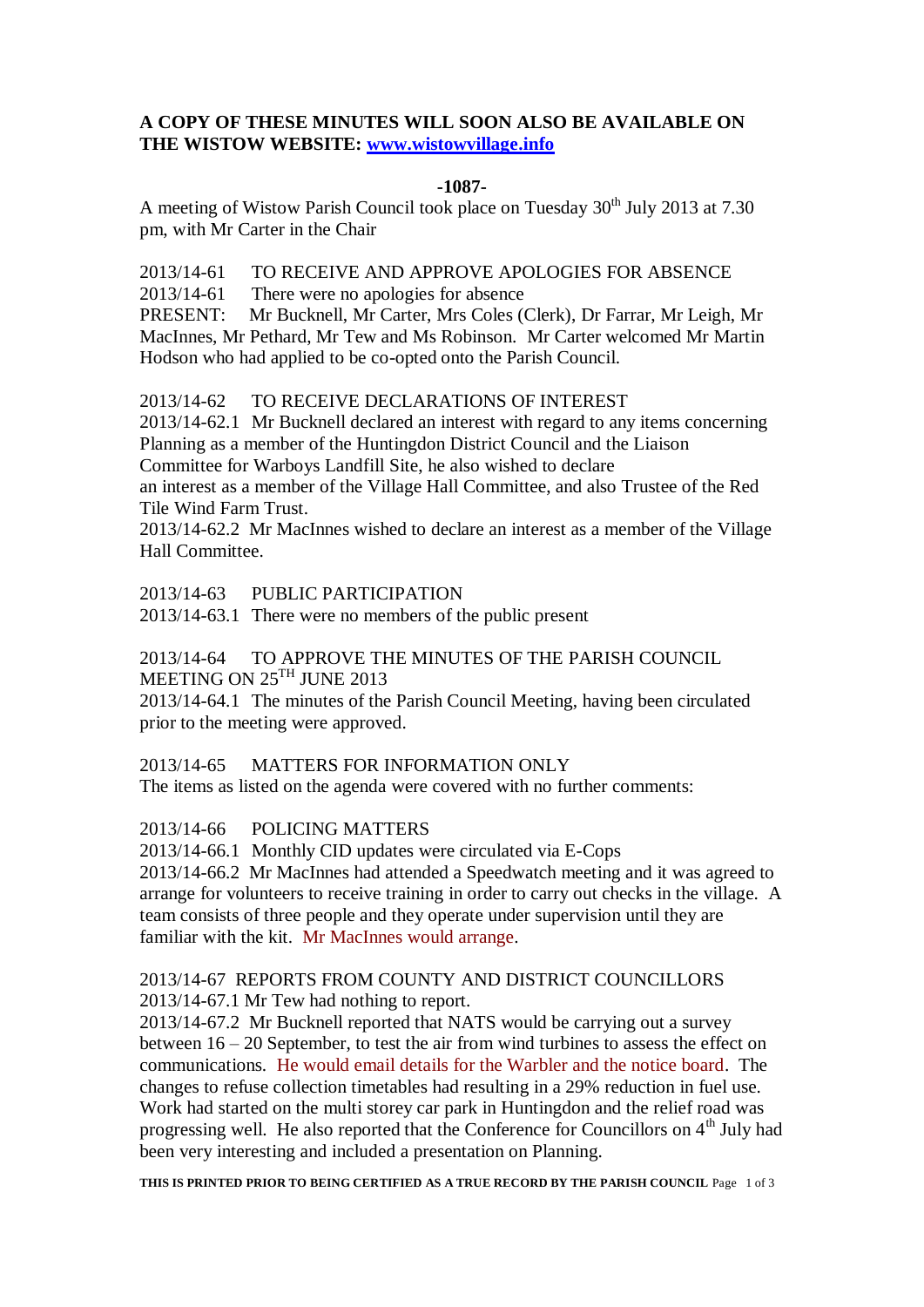-1088-

2013/14-67.3 Mr Pethard had attended a conference on adult health and wellbeing in Cambridgeshire which included a presentation form the East of England Ambulance Trust. He reported that a draft contract was not ready to be agreed and that there was a lack of cohesion in the approach to health support.

## 2013/14-68 FINANCE

a) to approve the financial statement and cashflow prediction for 2013/14

2013/14-68.1 This had been circulated to Councillors present

prior to the meeting, and it was unanimously agreed. The Clerk had been informed that the Cambridge Building Society account was about to mature. It was agreed to re-invest for a further 12 months with CBS unless a better rate could be found. 2013/14-68.2 Nothing outstanding

## 2013/14-69 CORRESPONDENCE

2013/14-69.1,2 No further comments

2013/14-69.3 HDC plans to make savings – the decision reported in this letter has been reconsidered.

2013/14-69.4 No further action

2013/14-69.5 Mr Carter will not be able to attend the Mayor's Civic reception.

# 2013/14-70 TO CONSIDER ANY PLANNING APPLICATIONS RECEIVED

2013/14-70.1 None received

2013/14-70.2 Street naming in Mill Road was noted.

# 2013/14-71 CODE OF CONDUCT MATTERS

2014/14-71.1 It was agreed to continue without a Vice Chairman, Dr Farrar would stand in as Chairman in Mr Carter's absence but did not wish to take on the role. 2013/14-71.2 Mr Carter proposed, Mr Leigh seconded and it was unanimously agreed to change our meetings to the last Wednesday of the month with effect from September.

2013/14-71.3 Mr Carter proposed, Mr Bucknell seconded and it was unanimously agreed to co-opt Mr Martin Hodson to the Parish Council.

2013/14-71.4 An email had been received outlining dates for 2014 elections. Wistow Parish Council would be holding elections in 2014.

# 2013/14-72 HIGHWAY WARDEN'S REPORT

2013/14-72.1 The broken solar slow sign would need traffic light controls for its repair. A new costing would have to be carried out resulting in a further delay. 2013/14-72.2 It was agreed to proceed with the clearance of ditches and the removal of the playground stump. The Clerk would liaise with Mr Bowd regarding the spoil.

# 2013/14-73 MAINTENANCE ISSUES

2013/14-73.1 Playground - Raking the path had yet to be arranged. It was agreed to instruct Fergusons to cut the hedge but to stress that they must check for birds still nesting before completing the cut.

2013/14-73.2 Bus Shelter, it was agreed to obtain quotes for a pitched roof with solar light, new guttering to water butt, pantiles or slates, depending on availability and cost. The Clerk would contact Mr Burton, Mr Parker and Mr Williams.

**THIS IS PRINTED PRIOR TO BEING CERTIFIED AS A TRUE RECORD BY THE PARISH COUNCIL** Page 2 of 3